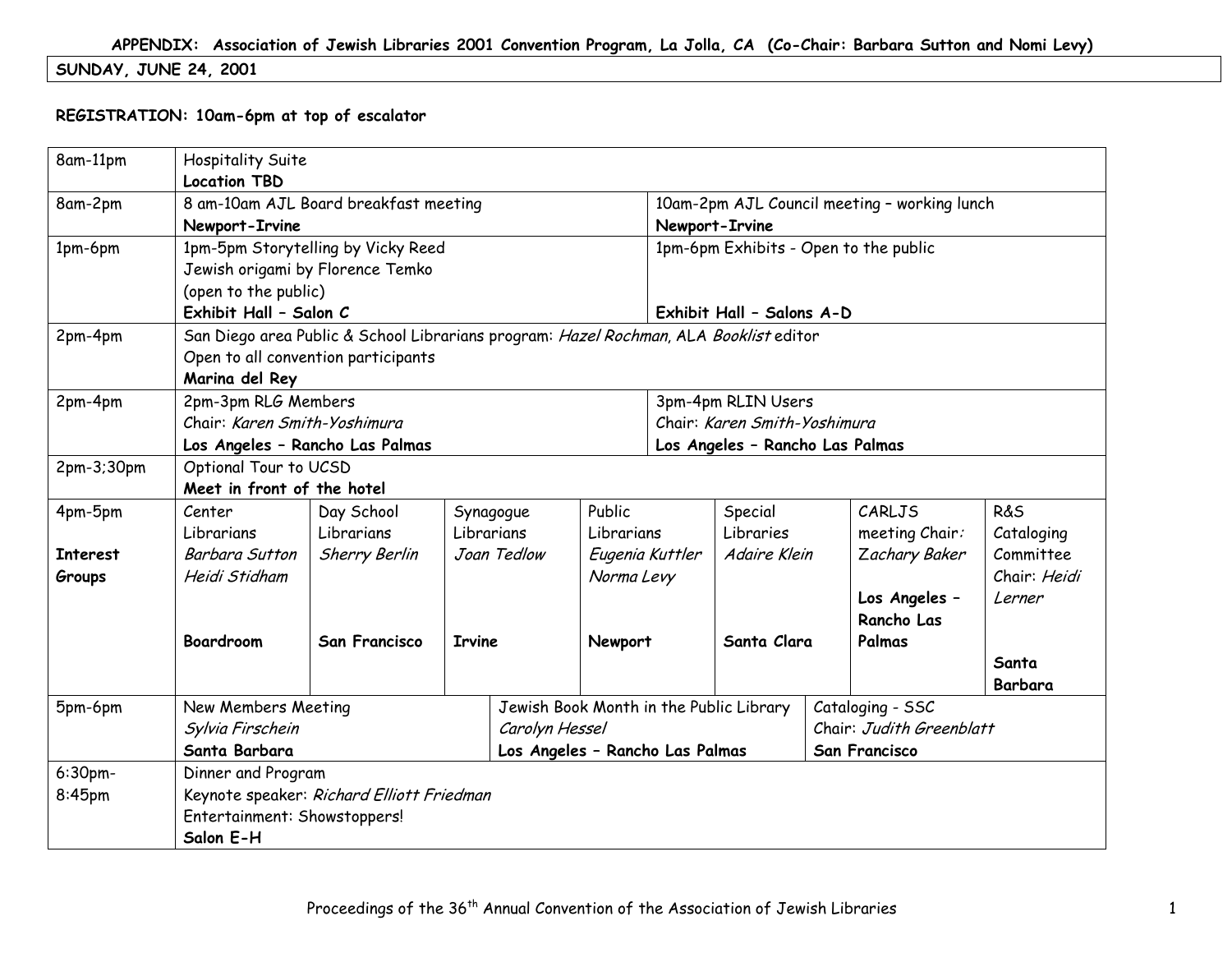| 9pm-10:30pm | Publicity      | Sydney Taylor | Professional       | Sydney Taylor        | National       | Accreditation | Chapter        |
|-------------|----------------|---------------|--------------------|----------------------|----------------|---------------|----------------|
|             | Committee      | Awards        | Development        | Manuscript           | Convention     | committee     | Relations      |
| Committee   | Chair: Nanette | Committee     | Committee          | Committee            | Committee      | Chair: Helene | Chair: Sybil   |
| Meetings    | Stahl          | Chair: Linda  | Chair: <i>Sara</i> | Chair: Rachel        | Chair: Suzi    | Tuchman       | <b>Finemel</b> |
|             |                | Silver        | Spiegel            | Glasser              | Dubin & Cheryl |               |                |
|             |                |               |                    |                      | <b>Banks</b>   |               |                |
|             |                |               | Rancho Las         |                      |                |               |                |
|             | Los Angeles    | Santa Barbara | Palmas             | <b>San Francisco</b> | Irvine         | Boardroom     | Santa Clara    |

**MONDAY, JUNE 25, 2001** 

# **REGISTRATION 7:30am-10:30am and 4:30pm-6pm at top of escalator**

| 6am-7am          | 6am-6:30am Early morning walk |                                                      |                         |                   | 6:30am-7am Early morning swim aerobics                |                         |  |  |
|------------------|-------------------------------|------------------------------------------------------|-------------------------|-------------------|-------------------------------------------------------|-------------------------|--|--|
|                  | Hotel Lobby                   |                                                      |                         | Hotel pool        |                                                       |                         |  |  |
| $6:30$ am-7:15am |                               | Orthodox Minyan (Stanley Nachamie & Daniel Rettberg) |                         |                   | Egalitarian Minyan (Jean Letkofsky & Judy Greenblatt) |                         |  |  |
|                  | Newport                       |                                                      |                         | <b>Irvine</b>     |                                                       |                         |  |  |
| 7am-11am         | 7am-8am Breakfast             |                                                      |                         | 8am-11am Exhibits |                                                       |                         |  |  |
|                  | Salon E                       |                                                      |                         | Salons A-D        |                                                       |                         |  |  |
| 8:15am-9:15am    | $I-1$ : Building a            | I-2: Survival of Ladino                              | I-3: Yiddish Collection |                   | I-4: Shakespeare and                                  | I-5: Automation Panel:  |  |  |
|                  | Sephardic library             | Al Passy                                             | of Congregation Nidjei  |                   | the Jewish Connection                                 | A Live Comparison of    |  |  |
| Session I        | Randall C. Belinfante         |                                                      | Yisrael                 |                   | Lynne Kositsky                                        | Three Hebrew-Capable    |  |  |
|                  | The Shadow of the             |                                                      | Maia Wajsfeld           |                   | Dr. Hector Nuñes:                                     | Library Systems, Leah   |  |  |
|                  | Inquisition: The Jews         |                                                      |                         |                   | Dedicated Patriot and                                 | Adler, Glenn Fernman,   |  |  |
|                  | of Colonial Mexico and        |                                                      |                         |                   | Despised Alien                                        | Kathleen Block, Paul    |  |  |
|                  | Their Uncertain               |                                                      |                         |                   | Charles Meyers                                        | Miller,                 |  |  |
|                  | Legacy                        |                                                      |                         |                   |                                                       | Rick Burke, facilitator |  |  |
|                  | Libby White                   |                                                      |                         |                   |                                                       | (ends at 9:30am)        |  |  |
|                  | Rancho Las Palmas             | Santa Barbara                                        | San Francisco           |                   | Los Angeles                                           | Santa Clara             |  |  |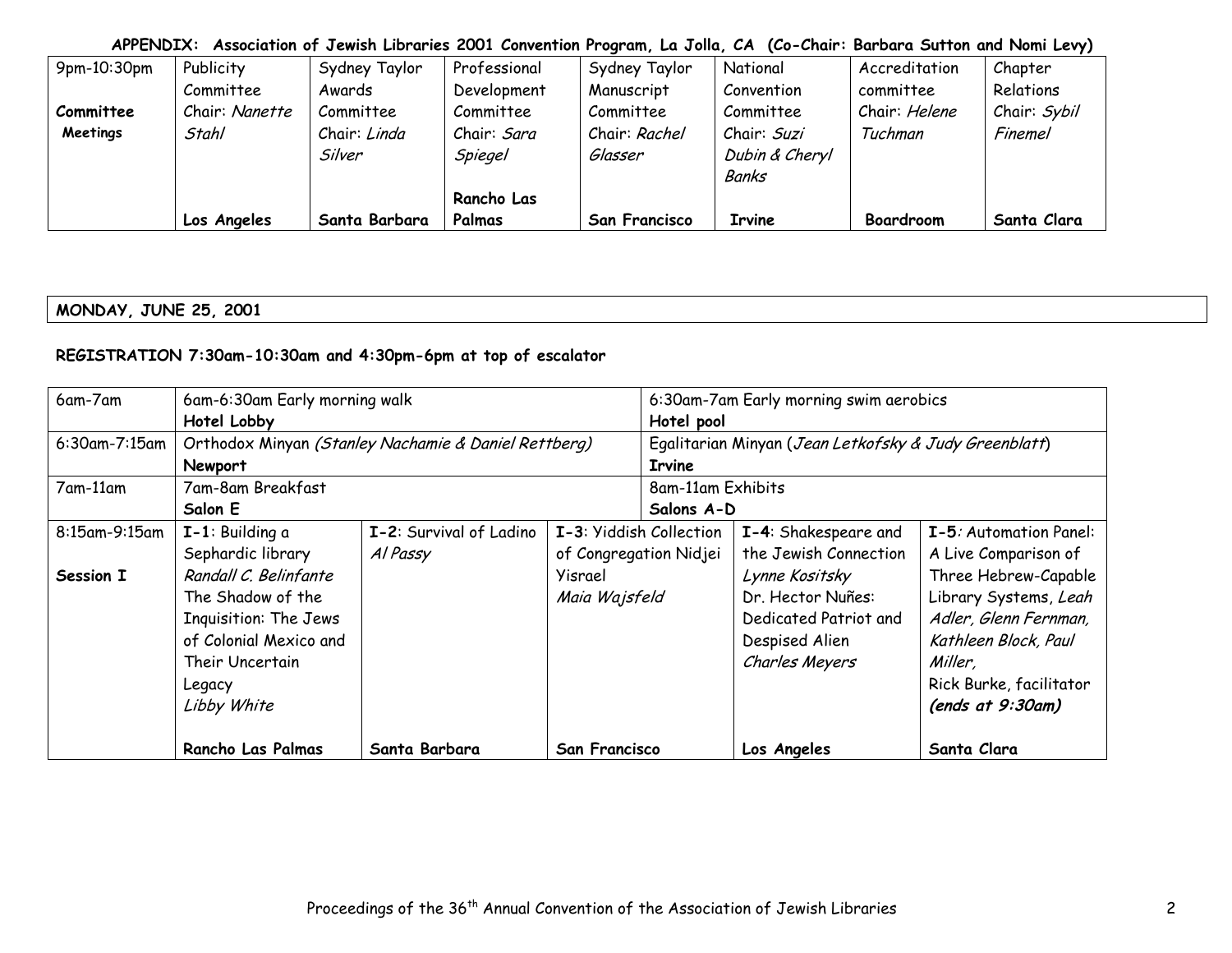| 9:30am-         | II-1:Latin American                                                                                               |                                                                | II-2: Judeo-Spanish<br>II-3: Ancient to |                  |                              |                     | II-4: Life on the   |                                         |  |                                  | II-5: Librarian as |                          |
|-----------------|-------------------------------------------------------------------------------------------------------------------|----------------------------------------------------------------|-----------------------------------------|------------------|------------------------------|---------------------|---------------------|-----------------------------------------|--|----------------------------------|--------------------|--------------------------|
| 10:30am         | Jewry Websites                                                                                                    | music                                                          |                                         |                  | <b>Modern Classification</b> |                     |                     |                                         |  | Edge: Early San Diego            |                    | Teacher: Lessons to      |
|                 | David Hirsch                                                                                                      |                                                                |                                         |                  | Systems: An Overview         |                     |                     |                                         |  | Pioneer Jewish History           |                    | Use in Your Classroom    |
| Session II      | Elliot Gertel,                                                                                                    |                                                                |                                         |                  | David Levy                   |                     |                     | Laurel and Stan                         |  |                                  |                    | Rachel Glasser,          |
|                 | facilitator                                                                                                       |                                                                |                                         |                  |                              |                     |                     | Schwartz                                |  |                                  | facilitator        |                          |
|                 |                                                                                                                   |                                                                |                                         |                  |                              |                     |                     | Susan Greening,                         |  |                                  |                    |                          |
|                 |                                                                                                                   |                                                                |                                         |                  |                              |                     |                     | facilitator                             |  |                                  |                    |                          |
|                 | San Francisco                                                                                                     | Marina del Rey                                                 |                                         |                  | Santa Barbara                |                     |                     | Los Angeles                             |  |                                  |                    | <b>Rancho Las Palmas</b> |
| 10:40am-        | 10:40am Meet in the Hotel Lobby with your identification                                                          |                                                                |                                         |                  |                              |                     |                     | 10:45am-11:45am Bus to Tijuana          |  |                                  |                    |                          |
| 11:45am         |                                                                                                                   | (U.S. citizens: driver's license: non-citizens: passport with  |                                         |                  |                              |                     |                     |                                         |  |                                  |                    |                          |
|                 | valid U.S. visa, or green card)                                                                                   |                                                                |                                         | Hotel Lobby      |                              |                     |                     |                                         |  |                                  |                    |                          |
| 12:00pm-        |                                                                                                                   | Lunch in Tijuana hosted by the Centro Social Israelita         |                                         |                  |                              |                     |                     |                                         |  |                                  |                    |                          |
| $1:45$ pm       | Program: History of the Tijuana Jewish Community, Rabbi M. Polichenko, Elena Saad, Sofia Segal                    |                                                                |                                         |                  |                              |                     |                     |                                         |  |                                  |                    |                          |
| 2pm-4:30pm      | 2pm-3pm Tour 1: Self-quided tour of Avenida Revolucion                                                            |                                                                |                                         |                  |                              |                     |                     | 2pm-3pm Tour 2: Tijuana Cultural Center |  |                                  |                    |                          |
|                 | 3pm-4:30pm Return bus trip to San Diego                                                                           |                                                                |                                         |                  |                              |                     |                     | 3pm-4:30pm Return bus trip to San Diego |  |                                  |                    |                          |
| 4:30pm-         | Holocaust Videos for Young Viewers<br>Poster sessions                                                             |                                                                |                                         |                  |                              |                     |                     |                                         |  | Five Jewish Colleges             |                    |                          |
| 5:30pm          | Cheryl Banks                                                                                                      |                                                                |                                         |                  |                              |                     |                     |                                         |  |                                  |                    |                          |
|                 | A-E Foyer                                                                                                         |                                                                |                                         | Salon E          |                              |                     | Santa Barbara       |                                         |  |                                  |                    |                          |
| 4:30pm-6pm      | Professional Development: Reference Service - Concepts, Structure and Application in Today's Internet Era. Part 1 |                                                                |                                         |                  |                              |                     |                     |                                         |  |                                  |                    |                          |
|                 | Instructor: Sara Spiegel                                                                                          |                                                                |                                         |                  |                              |                     |                     |                                         |  |                                  |                    |                          |
|                 |                                                                                                                   | Astor Judaica Library, Lawrence Family Jewish Community Center |                                         |                  |                              |                     |                     |                                         |  |                                  |                    |                          |
| 4:30pm-         | Exhibits                                                                                                          |                                                                |                                         |                  |                              |                     |                     | 4:30-5:30pm Book signings               |  |                                  |                    |                          |
| 8:30pm          | Salons A-D                                                                                                        |                                                                |                                         |                  |                              |                     | <b>Exhibit Hall</b> |                                         |  |                                  |                    |                          |
| 5:30pm-         | Orthodox                                                                                                          | Egalitarian                                                    |                                         | Public Libraries | Synagogue                    |                     |                     | Day School                              |  | Center                           |                    | Special                  |
| 6:30pm Special  | Minyan                                                                                                            | Minyan                                                         |                                         |                  | Libraries                    |                     |                     | Libraries                               |  | Libraries                        |                    | Libraries                |
| <b>Interest</b> |                                                                                                                   |                                                                |                                         |                  |                              |                     |                     |                                         |  |                                  |                    |                          |
| Groups          |                                                                                                                   |                                                                |                                         |                  |                              |                     |                     |                                         |  |                                  |                    |                          |
| Optional 2nd    |                                                                                                                   |                                                                |                                         |                  | Rancho Las                   |                     |                     |                                         |  |                                  |                    |                          |
| meeting         | Newport                                                                                                           | <b>Irvine</b>                                                  | Los Angeles                             |                  | Palmas                       |                     |                     | San Francisco                           |  | Boardroom                        |                    | Santa Clara              |
| 7pm-            |                                                                                                                   | 7pm-11pm Tour to Gaslamp/Seaport Village                       |                                         |                  | 9pm-11:30pm Video screenings |                     |                     |                                         |  | 9pm-12midnight Hospitality Suite |                    |                          |
| 12midnight      | Meet in front of the hotel<br>Salon E                                                                             |                                                                |                                         |                  |                              | <b>Location TBD</b> |                     |                                         |  |                                  |                    |                          |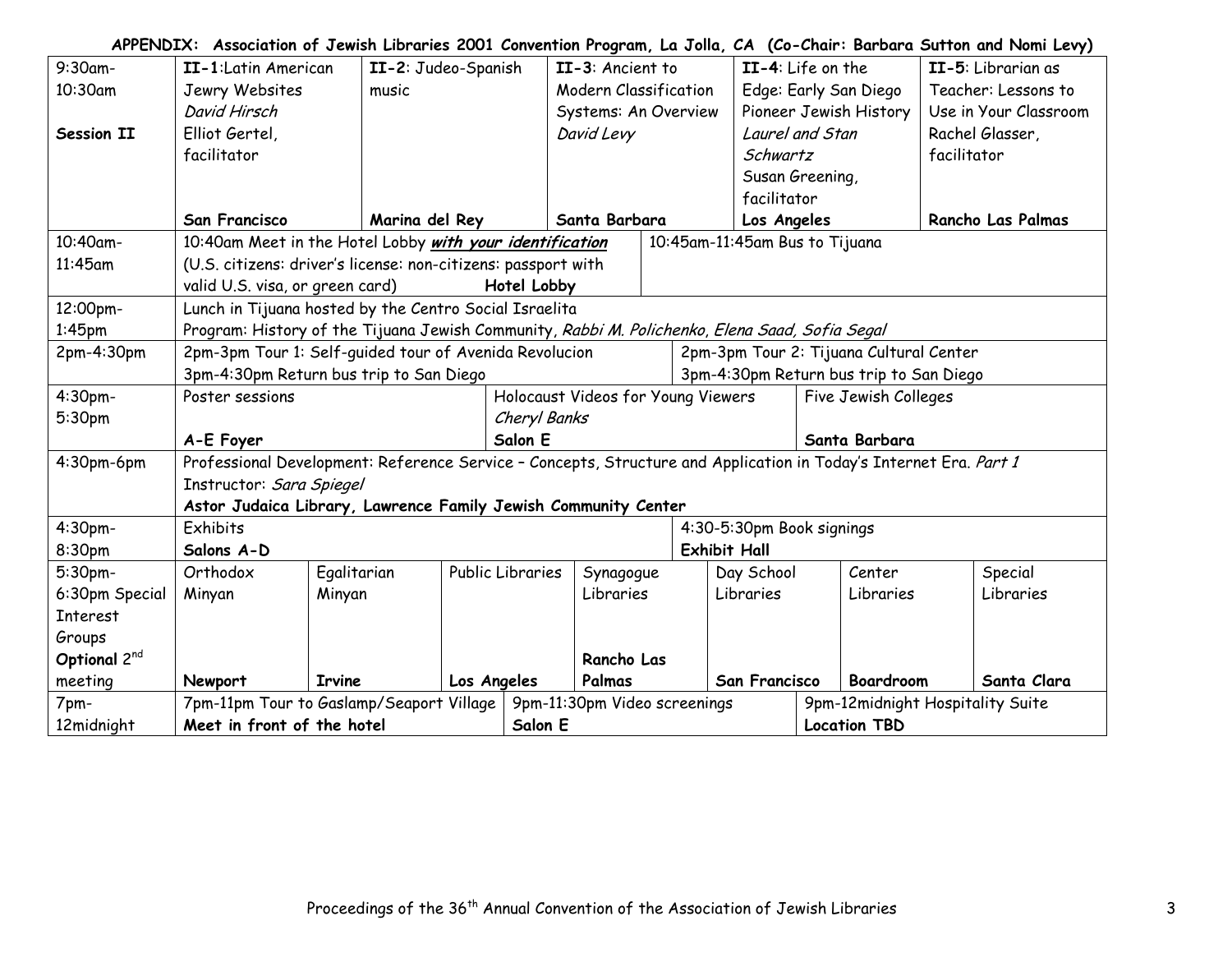# **TUESDAY, JUNE 26, 2001**

#### **REGISTRATION 7:30am-4pm at top of escalator**

| 6am-7am            | 6am-6:30am Early morning walk<br>Hotel Lobby                           | 6:30am-7am Early morning swim aerobics<br>Hotel pool   |                                                                                  |  |                                                     |                                 |  |
|--------------------|------------------------------------------------------------------------|--------------------------------------------------------|----------------------------------------------------------------------------------|--|-----------------------------------------------------|---------------------------------|--|
| 6:30am-7am         | Newport                                                                | Orthodox Minyan (Stanley Nachamie and Daniel Rettberg) | Egalitarian Minyan (Jean Lettofsky & Judy Greenblatt)<br><b>Irvine</b>           |  |                                                     |                                 |  |
| 7am-8am            | Breakfast<br>Salon E                                                   |                                                        |                                                                                  |  |                                                     |                                 |  |
| 8:30am-6pm         | Exhibits<br>Salons A-D                                                 |                                                        |                                                                                  |  |                                                     |                                 |  |
| 8:30am-9:30am      | III-1: Bringing<br>Diversity to Your                                   | III-2: How to Design<br>a Library Media                | III-3: Children's<br>Hebrew Books:                                               |  | III-4: An Author's<br>Perspective on What           | III-5: The Nine<br>Commandments |  |
| <b>Session III</b> | <b>Collection</b><br>Adaire Klein; Norma<br>Levy, Michelle<br>Ohnstadt | Center<br>Marsha Korobkin                              | What's Available,<br>Where to Find Them,<br>How to Catalog Them<br>Janice Levine |  | Makes an Outstanding<br>Librarian<br>Leonard Felder | David Noel Freedman             |  |
|                    | Santa Barbara                                                          | <b>Rancho Las Palmas</b>                               | Los Angeles                                                                      |  | <b>San Francisco</b>                                | Santa Clara                     |  |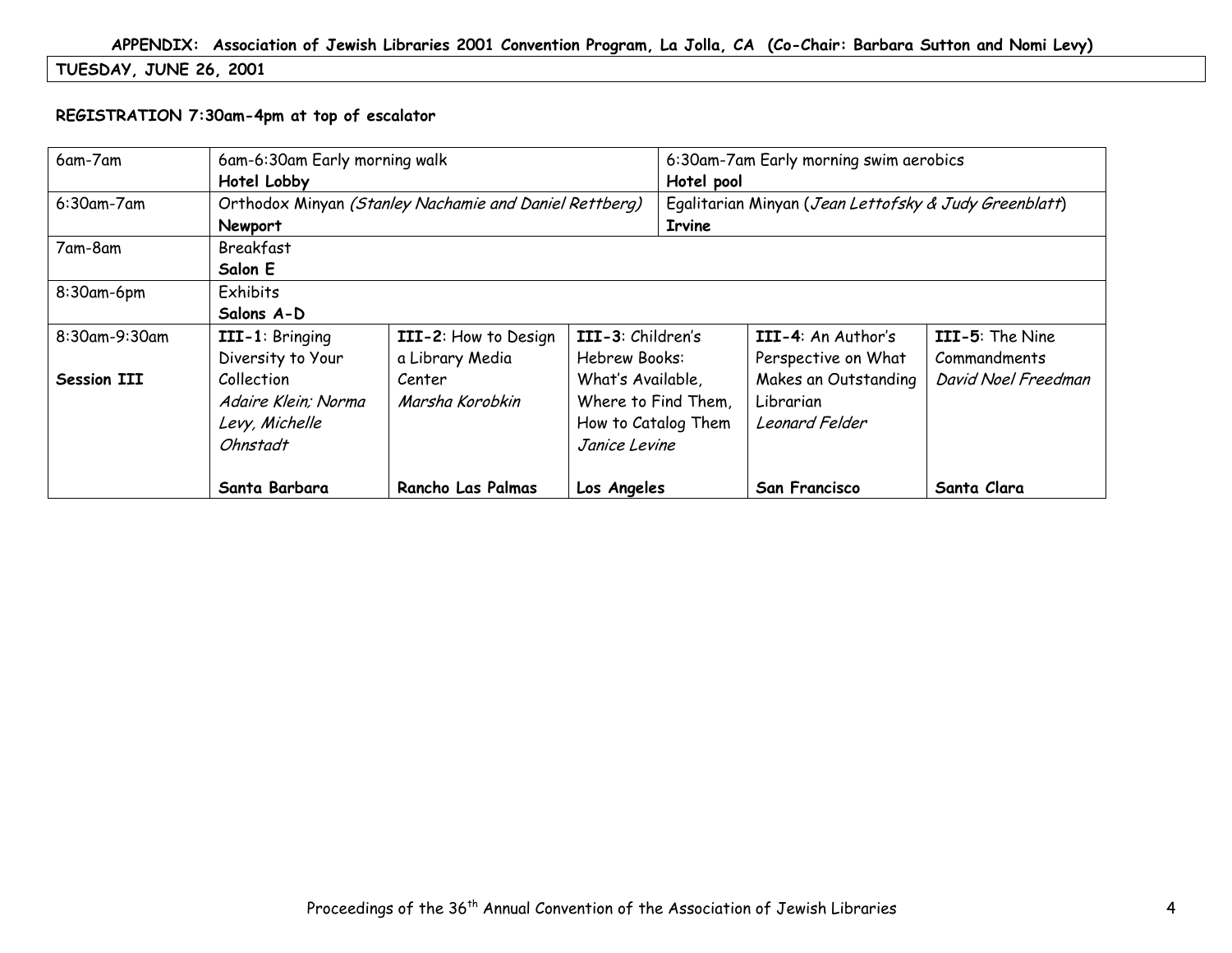| 9:45am-10:45am    | $IV-1$ : From                      | IV-2: Jerusalem                                           | IV-3: Planning to | IV-4: Teaching                                                                                                 | IV-5: Starting     | IV-6: Migrations         |
|-------------------|------------------------------------|-----------------------------------------------------------|-------------------|----------------------------------------------------------------------------------------------------------------|--------------------|--------------------------|
|                   | Memorials to                       | in Early Maps                                             | Automate Your     | Electronic                                                                                                     | and Running Book   | of a Tale:               |
| <b>Session IV</b> | <b>Invaluable</b>                  | Eliezer Chammou                                           | School,           | Resources for                                                                                                  | Discussion Groups  | <u>Gershon's</u>         |
|                   | Historical                         |                                                           | Synagogue or      | Research in                                                                                                    | Liza Stabler       | Monster                  |
|                   | Documentation:                     |                                                           | Center Library?   | Jewish Studies: A                                                                                              | Joan Tedlow        | Eric Kimmel              |
|                   | Using Yiskor                       |                                                           | Barbara Leff      | Workshop for                                                                                                   |                    | Jon J Muth               |
|                   | Books as                           |                                                           |                   | Use in the                                                                                                     |                    |                          |
|                   | Resources for                      |                                                           |                   | Academic Library                                                                                               |                    |                          |
|                   | Studying a                         |                                                           |                   | Heidi Lerner                                                                                                   |                    |                          |
|                   | Vanished World                     |                                                           |                   |                                                                                                                |                    |                          |
|                   | Michlean Amir                      |                                                           |                   |                                                                                                                |                    |                          |
|                   | Collecting                         |                                                           |                   |                                                                                                                |                    |                          |
|                   | Contemporary                       |                                                           |                   |                                                                                                                |                    |                          |
|                   | East European                      |                                                           |                   |                                                                                                                |                    |                          |
|                   | Judaica:                           |                                                           |                   |                                                                                                                |                    |                          |
|                   | Harvard's                          |                                                           |                   |                                                                                                                |                    |                          |
|                   | Experience                         |                                                           |                   |                                                                                                                |                    |                          |
|                   | Elizabeth Vernon                   |                                                           |                   |                                                                                                                |                    |                          |
|                   | David Hirsch,                      |                                                           |                   |                                                                                                                |                    |                          |
|                   | facilitator                        |                                                           |                   |                                                                                                                | Rancho Las         |                          |
|                   | Los Angeles                        | Santa Barbara                                             | Santa Clara       | San Francisco                                                                                                  | Palmas             | Marina Del Rey           |
| 11am-12pm         | V-1: Pictures of                   | $V-2:$ Gifts,                                             | V-3: Books for    | V-4: Library of                                                                                                | V-5: Creating a    | V-6: Library of          |
|                   | the Past - Where to                | Deaccession, and                                          | Genealogists      | California: An                                                                                                 | Chapter            | Congress                 |
| Session V         | Find Them What                     | Appraisals                                                | Roberta Berman    | Electronic                                                                                                     | Newsletter with    | <b>Cataloging Update</b> |
|                   | They Teach Us                      | Eric Kline                                                | Cecile Fleetwood, | Network of                                                                                                     | Content, Bite, and | Joan Biella              |
|                   | About Jewish<br>Customs and Styles |                                                           | facilitator       | California                                                                                                     | Heartwarming       | Lenore Bell              |
|                   | <b>Esther Nussbaum</b>             |                                                           |                   | Libraries                                                                                                      | Chatter            |                          |
|                   |                                    |                                                           |                   | Kevin Starr                                                                                                    | Ellen Cole         |                          |
|                   |                                    |                                                           |                   |                                                                                                                | Enid Sperber       |                          |
|                   | Rancho Las                         |                                                           |                   |                                                                                                                | Anne Dublin        |                          |
|                   | Palmas                             | Santa Clara                                               | Santa Barbara     | Marina del Rey                                                                                                 | San Francisco      | Los Angeles              |
| 12pm-1:30pm       |                                    |                                                           |                   | AJL Awards Luncheon (Special Recognition; Life Member; Fanny Goldstein; Library Accreditation AJL Scholarship) |                    |                          |
|                   | Kevin Starr, Presenter             |                                                           |                   |                                                                                                                |                    |                          |
|                   |                                    | Chairs: Merrily Hart, Helene Tuchman (AJLSC Chapter Song) |                   |                                                                                                                |                    |                          |
|                   | <b>Fountain Court</b>              |                                                           |                   |                                                                                                                |                    |                          |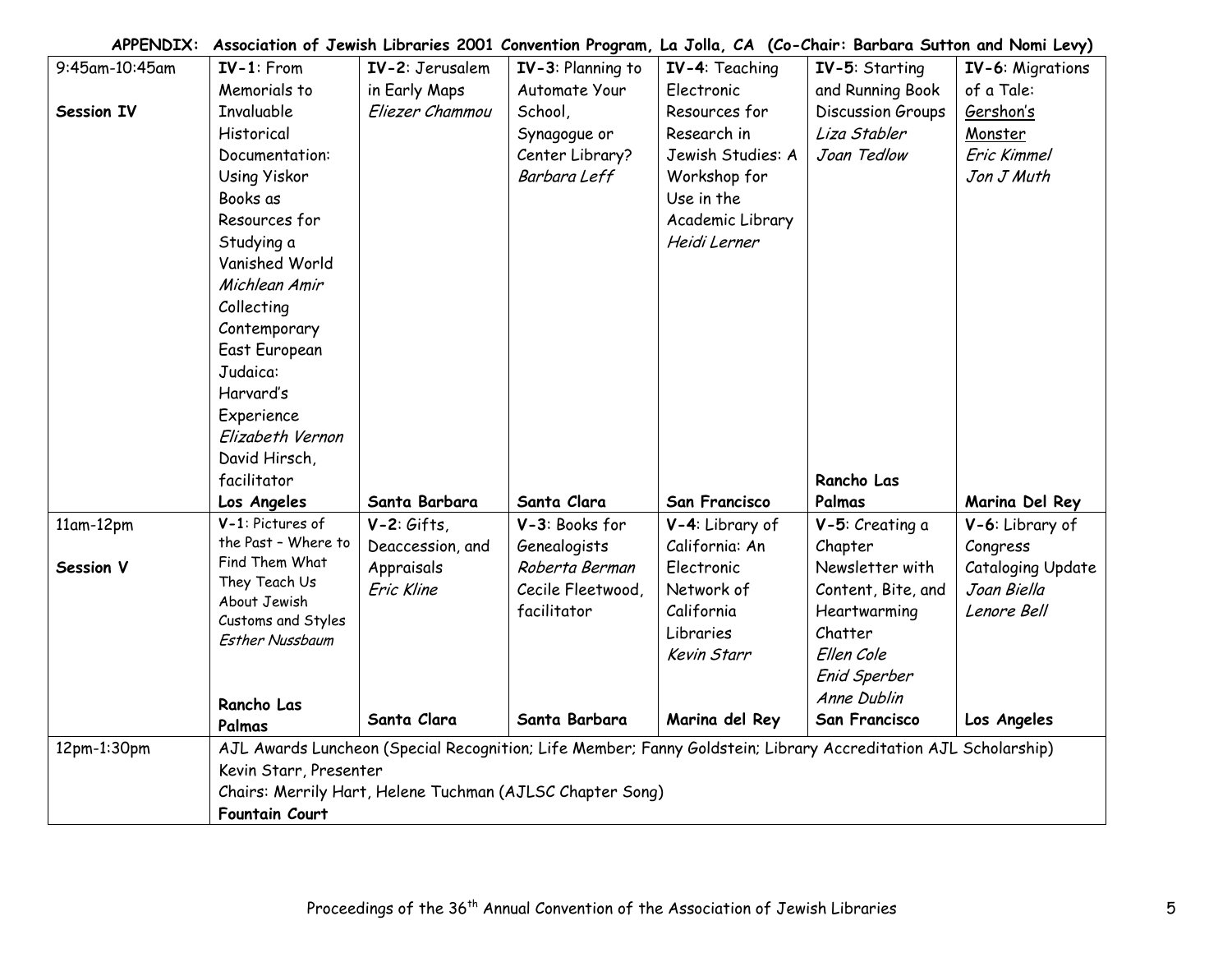| 1:45pm-3:15pm       | VI-1: Sydney Taylor                                   | VI-2: Panel on           |                        | VI-3: Disaster         |                       | VI-4: Save the Music      |       | VI-5: Holocaust       |
|---------------------|-------------------------------------------------------|--------------------------|------------------------|------------------------|-----------------------|---------------------------|-------|-----------------------|
|                     | Book Awards panel                                     | <b>Cataloging Issues</b> |                        | Preparedness           |                       | Project                   |       | Revisionism & Hate    |
| Session VI          | $(1:45-4:00)$                                         | Dedicated to Rosalie     |                        | Julie Page             |                       | Daniel Ajzen              |       | Crimes                |
|                     | Jewish Children's                                     | Katchen, z"l             |                        |                        | Thank You, But What   |                           |       | Panel: Ellen Zyroff,  |
|                     | Books in the New                                      | Panel: Marlene           |                        | Do I Do With It?       |                       |                           |       | Rick Eaton, Morris    |
|                     | Century: What's Hot,                                  | Schiffman, Caroline      |                        | Archival Material in a |                       |                           |       | Casuto                |
|                     | What's Not?                                           | Ribakoff, Joan Biella    |                        | Library Setting        |                       |                           |       | Adaire Klein,         |
|                     | Panel: Kathleen                                       | Chair: Heidi Lerner      |                        | Joy Kingsolver         |                       |                           |       | facilitator           |
|                     | Clotfelter, Etta Gold,                                |                          |                        |                        |                       |                           |       |                       |
|                     | Fred Isaac, Naomi                                     |                          |                        |                        |                       |                           |       |                       |
|                     | Morse, Libby White                                    |                          |                        |                        |                       |                           |       |                       |
|                     | Chair: Linda Silver                                   | Santa Clara              |                        | Rancho Las Palmas      |                       | Santa Barbara             |       | <b>San Francisco</b>  |
|                     | Marina Del Rey                                        |                          |                        |                        |                       |                           |       |                       |
| 4pm-5:15pm          | $VII-1:Ve-$                                           | VII-2: Accreditation:    |                        | VII-3: Infomine        |                       | VII-4: PR Speakeasy       |       | VII-5: The Jewish     |
|                     | Ahavt: Creating New                                   | A Blueprint for Your     |                        | Panel                  |                       | Interactive exchange      |       | Child in Picture      |
| <b>Session VII</b>  | and Alternative                                       | Library's Future         |                        | Chair: Rick Burke      |                       | of ideas                  |       | Books?                |
|                     | Liturgies for New and                                 | Helene Tuchman, Etta     |                        | The Digitization       |                       | Jackie Gmach              |       | June Cummins          |
|                     | Alternative                                           | Gold, Rita Frischer,     |                        |                        | Project of the Jewish |                           |       |                       |
|                     | Awareness in Judaism                                  | Anne Dublin              |                        | National and           |                       |                           |       |                       |
|                     | Yaffa Weisman                                         |                          |                        | University Library:    |                       |                           |       |                       |
|                     |                                                       |                          |                        | Progress Report        |                       |                           |       |                       |
|                     |                                                       |                          |                        | Elhanan Adler          |                       | Santa Clara               |       |                       |
|                     | Santa Barbara                                         | San Francisco            |                        | Rancho Las Palmas      |                       |                           |       | Los Angeles           |
| 5pm-7pm             | 5:30pm-6:30pm Feinstein Lecture: Leonard (Aryeh) Gold |                          |                        |                        |                       | 5pm-7pm Hospitality Suite |       |                       |
|                     | Introductory remarks: Zachary Baker and Jerome Chanes |                          |                        |                        |                       |                           |       |                       |
|                     | Salons E-H                                            |                          |                        |                        | <b>Location TBD</b>   |                           |       |                       |
| 7pm-10pm            | Awards Banquet                                        |                          |                        |                        |                       |                           |       |                       |
|                     | Presentation of Sydney Taylor and R&S Awards          |                          |                        |                        |                       |                           |       |                       |
|                     | Israeli dancing                                       |                          |                        |                        |                       |                           |       |                       |
| Chair: Linda Silver |                                                       |                          |                        |                        |                       |                           |       |                       |
|                     | Salons E-H                                            |                          |                        |                        |                       |                           |       |                       |
| 10pm-12am           | 10pm-11pm                                             |                          | 10pm-11pm Professional |                        | 10pm-11pm Publicity   |                           |       | 10pm-12am Hospitality |
|                     | National Convention                                   |                          | Development Committee  |                        | Committee             |                           | Suite |                       |
|                     | Committee                                             |                          |                        |                        |                       |                           |       |                       |
|                     |                                                       |                          |                        |                        |                       |                           |       |                       |
|                     | <b>Boardroom</b>                                      | San Francisco            |                        | Santa Barbara          |                       |                           |       | <b>Location TBD</b>   |